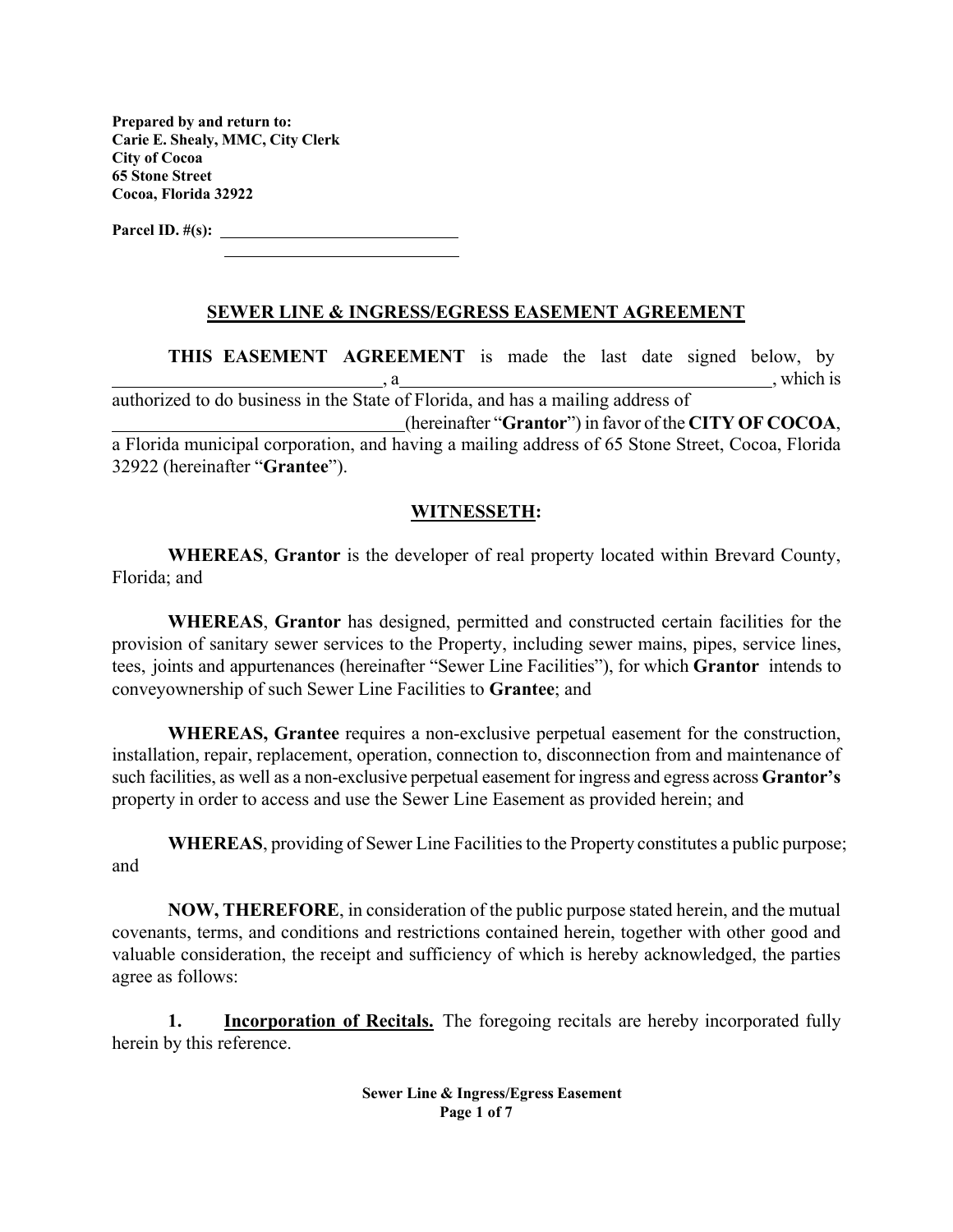**2. Grant of Easement**. **Grantor** hereby voluntarily grants and conveys to **Grantee**, subject to any previous and duly recorded easements or grants of record, a perpetual non-exclusive sewer line easement over, under, through, and across the real property described in **Exhibit "A"**, a copy of which is attached hereto and incorporated herein by this reference (hereinafter "Sewer Line Easement"); and a perpetual non-exclusive ingress and egress easement across the real property legally described in **Exhibit "B"**, a copy of which is attached hereto and incorporated herein by this reference (hereinafter "Ingress/Egress Easement"). Said easements shall be of the nature and character and to the extent hereinafter set forth.

**3. Purpose of Sewer Line Easement**. The Sewer Line Easement is granted for the express and sole purpose of allowing Grantee to perpetually use the property within the Sewer Line Easement for the construction, installation, repair, replacement, operation, connection to, disconnection from and maintenance of such Sewer Line Facilities as may be reasonably and customarily necessary for **Grantee** to provide Sewer service to the Property.

**4. Purpose of Ingress/Egress Easement**. The Ingress/Egress Easement is granted for the express and sole purpose of allowing **Grantee** to perpetually use the property within the Ingress/Egress Easement to reasonably access its Sewer Line Facilities contained within the Sewer Line Easement for the purposes provided therein.

**5. Rights and Obligations of Grantee**. To accomplish the purpose stated above, and at Grantee's sole expense, the following rights are conveyed to **Grantee** by this Easement:

(a) the right for **Grantee** to inspect, alter, improve, construct, repair, rebuild, relocate and remove, connect to, disconnect from, and maintain the Sewer Line Facilities and related appurtenances within the Sewer Line Easement;

(b) all other rights and privileges reasonably and customarily necessary or convenient for Grantee's safe and efficient operation, maintenance, and/or repair of the Sewer Line Facilities; including convenient and reasonable access to such facilities;

(c) the right to keep the Sewer Line Easement free from trees, undergrowth and/or other obstructions and structures, whether natural or artificial; and

(d) for the enjoyment and use of said easements for the purposes described above.

In addition, **Grantee** agrees to and shall promptly restore, or cause to be restored; the surface and subsurface of the real property described herein to the condition said property was in prior to the performance of any construction, reconstruction, replacement, removal, enlargement, operation, inspection, maintenance, repair improvement, relocation or any other use or work contemplated by this Easement Agreement. Any such restoration shall be in a workman like manner. **Grantee** shall use its best efforts in its use of the easement areas to not interfere with use by **Grantor**, its tenants, guests and invitees of adjacent property owned by Grantor.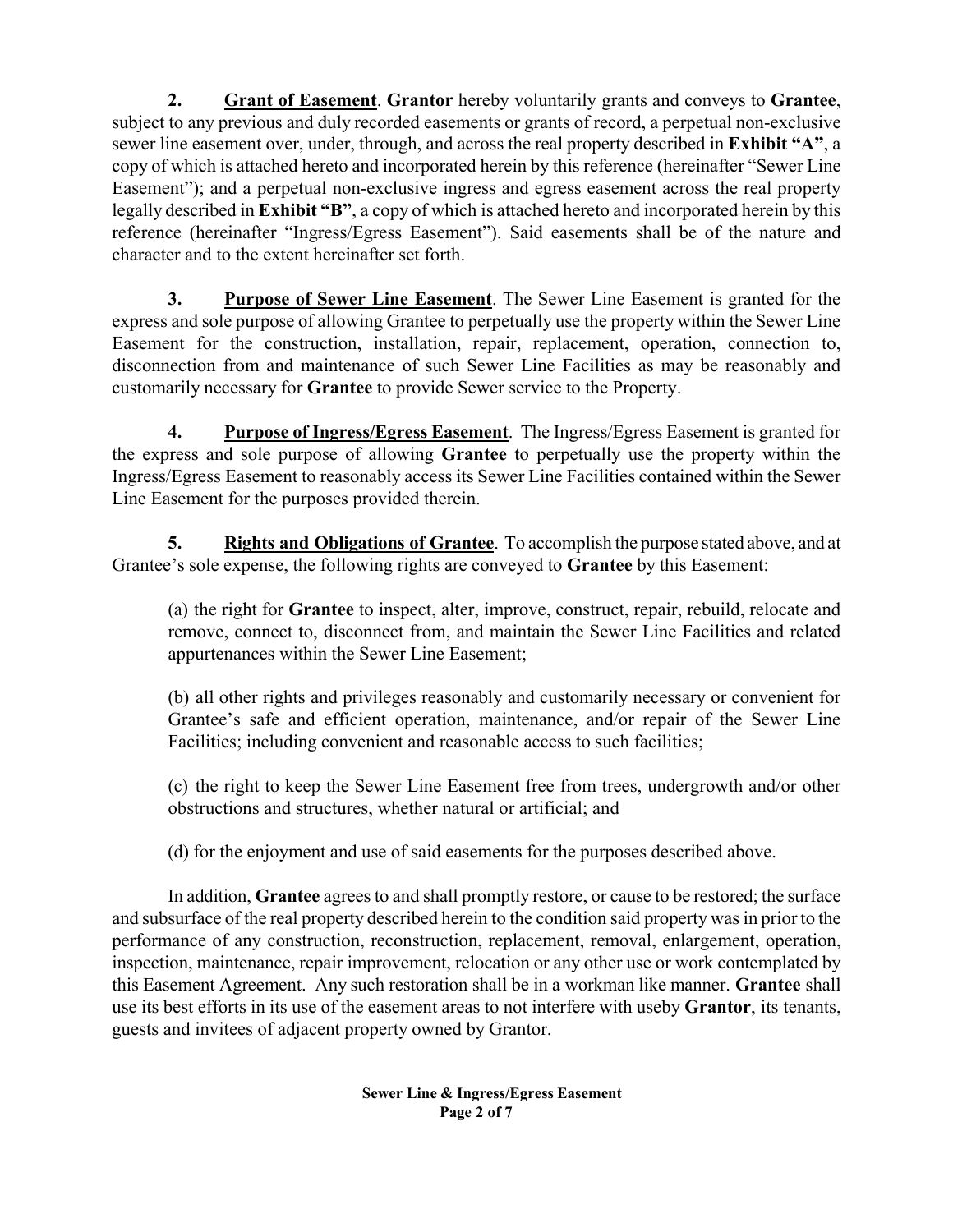**6. Grantors Use of Easement**. Subject to and conditioned upon the provisions of Paragraph 3 and 4 of this Agreement, **Grantor** hereby reserves for itself the right to use the easement areas; provided, however, that **Grantor's** use may not (i) violate any provision of this Easement Agreement, or (ii) unreasonably interfere with any of **Grantee's** easements, rights or interest under this Agreement. Notwithstanding anything to the contrary contained herein, Grantor shall not have the right to relocate the Sewer Line Easement on Grantor's property.

 **7. Easements Run with the Land.** These easements shall remain a charge against the property. Therefore, these easements shall run with the land and be automatically assigned by any deed or other conveyance conveying the easement property, or a portion thereof, relating to these easements, even though the conveyance makes no reference to these easements as such.

 **8. Recordation. Grantee** shall record this instrument in a timely fashion in the Official Records of Brevard County, Florida and may re-record it at any time as may be required to preserve its rights in this Easement.

**9.** Sovereign Immunity. Nothing contained in this Agreement shall be construed as a waiver of the **Grantee's** right to sovereign immunity under Section 768.28, *Florida Statutes*, or other limitations imposed on the **Grantee's** potential liability under state or federal law.

 **10. Indemnification**. To the extent permitted by law, the **Grantee** covenants and agrees that it will remain responsible and will indemnify and hold **Grantor** harmless for any claim, loss, damage, personal injuries (including but not limited to death), or liability, up to but not exceeding the limits set forth in Section 768.28, Florida Statutes, arising out of any negligent or intentionally wrongful acts, errors, or omissions by the **Grantee**, its officers, employees, agents, or contractors in the operation, maintenance, construction, repair or other use contemplated herein of the Sewer Line Facilities, except to the extent of negligence or wanton misconduct of the **Grantor**.Nothing in this Easement shall alter the **Grantee's** sovereign immunity established by Section 768.28, Florida Statutes.

**11. Injunctive Relief**. The parties agree that, in the event of default, there may not be an adequate remedy at law, and therefore, it is agreed the parties shall be entitled to seek injunctive relief, including a mandatory injunction.

**12. Governing Law and Venue**. This Agreement shall be governed by the laws of the State of Florida. Venue for all disputes shall be properly placed in Brevard County, Florida. The parties agree that the Agreement was consummated in Brevard County, and the site of the easements is in Brevard County, Florida.

**13. Notice**. All notices, demands, requests, consents, approvals or other communications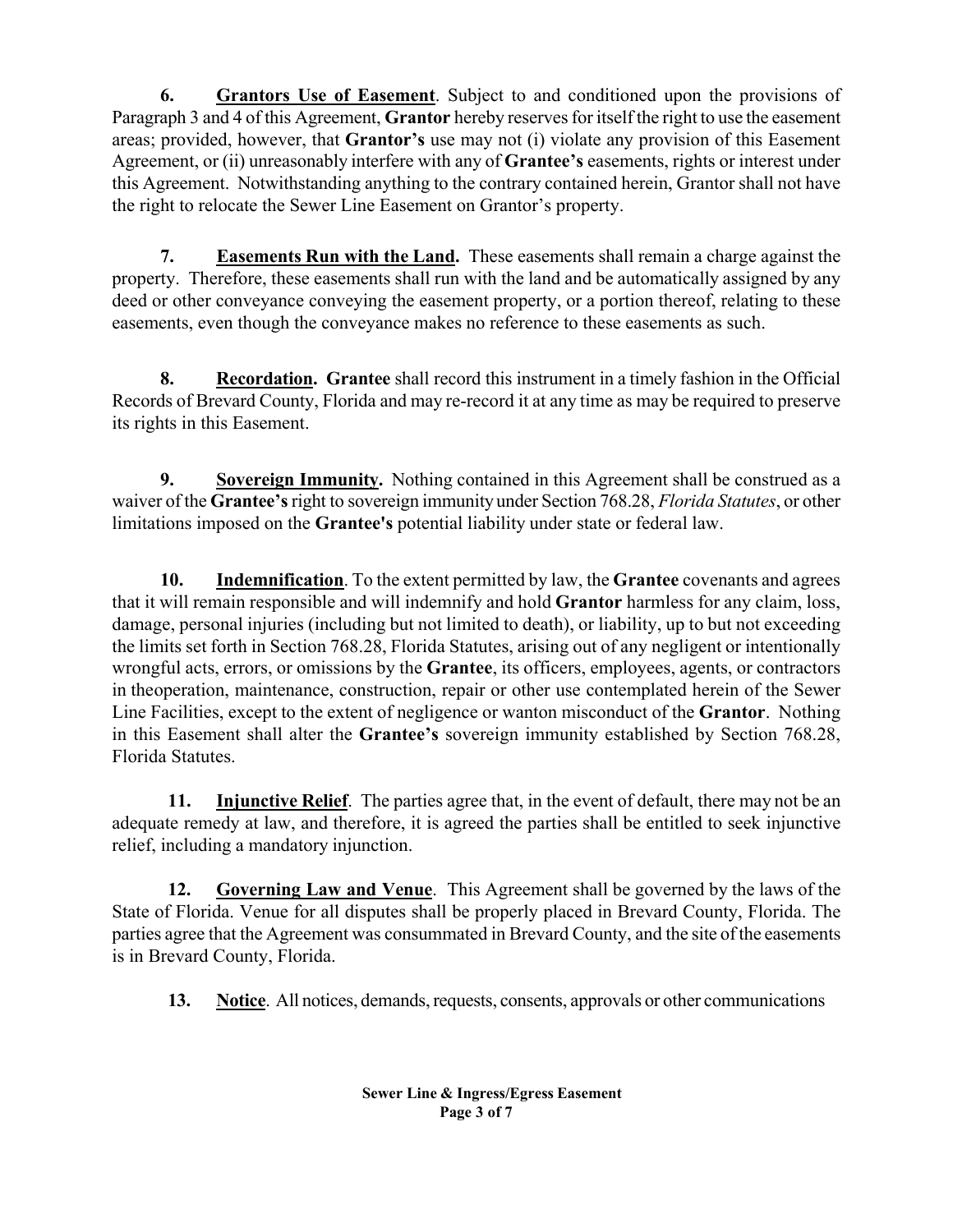(collectively, Notices) required or permitted to be given hereunder or which are given with respect to this Agreement shall be effective only if in writing and delivered by personal service, or delivered to an overnight courier service with guaranteed next day delivery or mailed by registered or certified mail, return receipt requested, postage prepaid, addressed as follows:

## **TO GRANTOR:**

## **TO GRANTEE:**

Attn: City Manager City of Cocoa, Florida 65 Stone Street Cocoa, FL 32922

or to such other address as such party shall have specified most recently by like Notice. The aforesaid attorneys for the parties hereto are hereby respectively authorized to give any Notice permitted under this Agreement. Any Notice given as provided herein shall be deemed received as follows: if delivered by personal service, on the date so delivered; if delivered to an overnight courier service, on the business day immediately following delivery to such service; and if mailed, on the third business day after mailing.

**14 Modification.** This Easement shall only be modified by a written instrument executed by the parties hereto or any successor, assigns, heirs, or representatives thereto.

**15. Entire Agreement.** This Easement constitutes the full and entire agreement between the parties hereto and supersedes any oral or written prior communications between the parties related to the subject matter contained in this Easement. The laws of Florida shall govern this Easement.

**IN WITNESS WHEREOF, Grantor** and **Grantee** have set their respective hands on the day and year first below written.

| <b>WITNESSES:</b> |
|-------------------|
|-------------------|

## **GRANTOR**

|             | Bv:          |  |
|-------------|--------------|--|
| Print Name: |              |  |
|             | Print Name & |  |
|             | Title:       |  |
| Print Name: | Date:        |  |

**Sewer Line & Ingress/Egress Easement Page 4 of 7**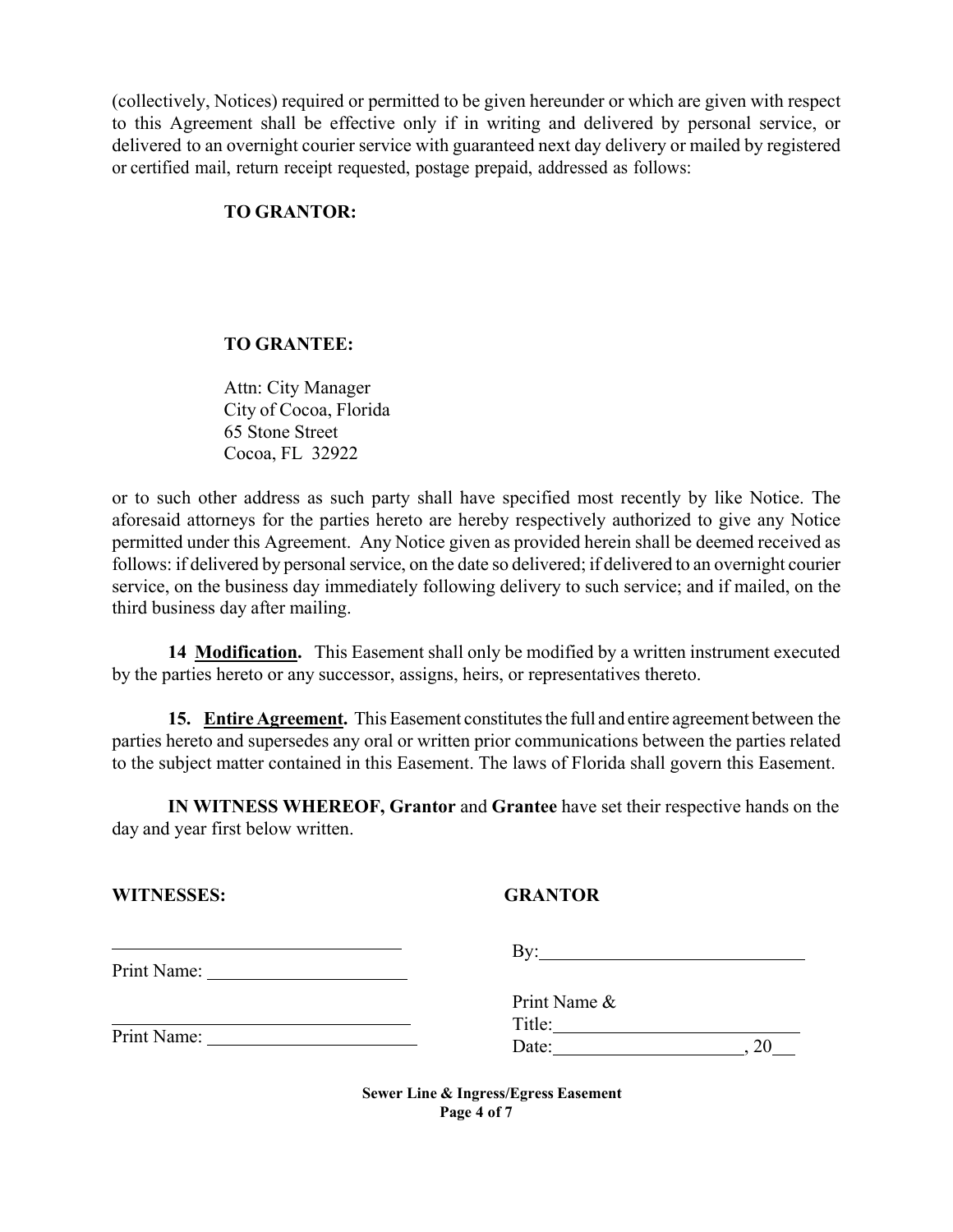## **STATE OF FLORIDA COUNTY OF BREVARD**

**I HEREBY** certify that the foregoing instrument was acknowledged before me by means of ( $\Box$ ) online notarization or ( $\Box$ ) physical presence, this  $\Box$  day of  $, 20 \_$ , by , the  $, 20 \_$ , by who is personally known to me, or who has produced

as identification.

Notary Public, State of Florida

Print Name

My commission expires:

#### **GRANTEE**

#### **CITY OF COCOA ACCEPTANCE**

Stockton Whitten, City Manager

## **STATE OF FLORIDA COUNTY OF BREVARD**

**I HEREBY** certify that the foregoing instrument was acknowledged before me by means of ( $\Box$ ) online notarization or  $\Box$ ) physical presence, this  $\Box$  day of  $\Box$   $\Box$ , 20, by Stockton Whitten, as City Manager of the City of Cocoa who is personally known to me, or who has produced as identification.

Notary Public, State of Florida

Print Name

My commission expires:

**Sewer Line & Ingress/Egress Easement Page 5 of 7**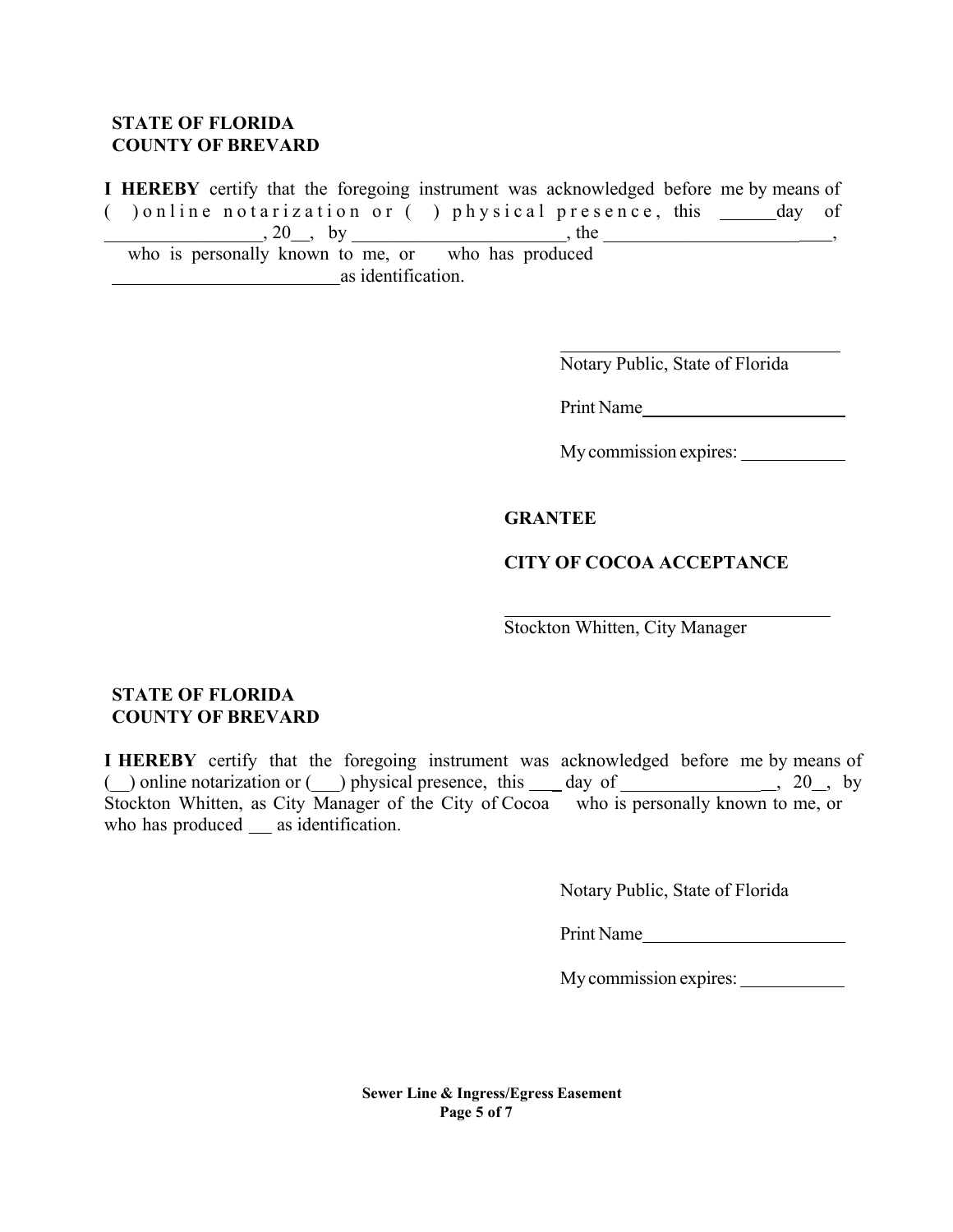# **EXHIBIT A Sewer Line Easement Description**

**Sewer Line & Ingress/Egress Easement Page 6 of 7**